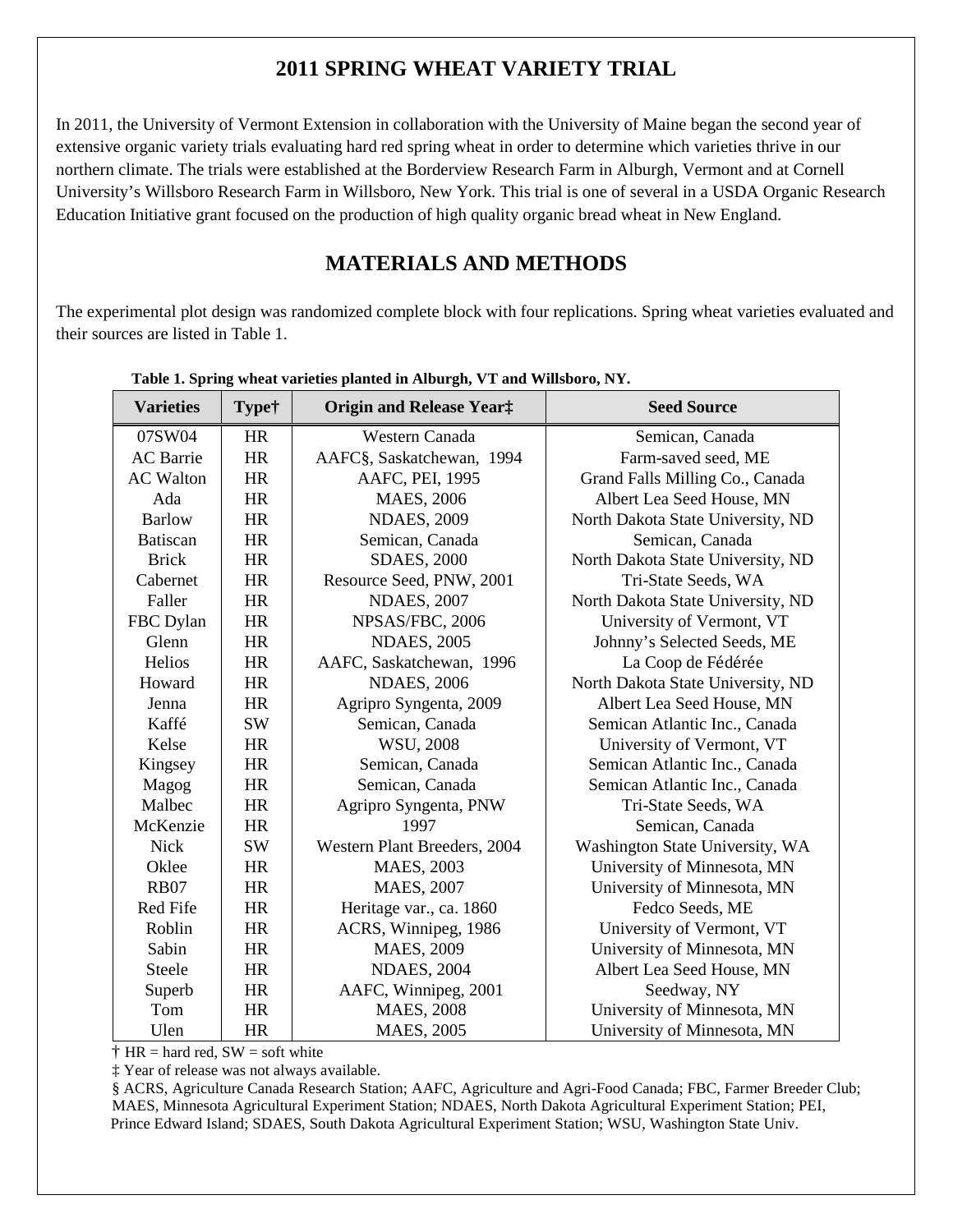The seedbed at both the Alburgh and Willsboro locations were prepared by conventional tillage methods. All plots were managed with practices similar to those used by producers in the surrounding areas (Table 2). The previous crop planted at the Alburgh site was winter wheat. In September 2010, 2 tons  $ac^{-1}$  of Giroux's composted poultry manure (2-3-2) was applied to the area and incorporated. In April 2011, the field was disked and spike tooth harrowed to prepare for planting. The plots in Alburgh were seeded with a Kincaid Cone Seeder on May 2, 2011 (Image 1) at seeding rate of 350 live seeds per square meter. Plot size was 5' x 20'. The plots were tine weeded with a 12ft Kovar Tine Weeder on May 27, 2011 and again on June 4, 2011. The plots were fertilized with 'Pro-Gro' at a rate of 50 lbs



Image 1. Planting Spring wheat trial-Alburgh, VT

of available N to the acre on June 16, 2011. The OMRI approved 'Pro-Gro' is a fertilizer manufactured for North Country Organics in Bradford, VT. The blended fertilizer is composed of vegetable and animal meal. It has a guaranteed analysis of 5-3-4.

At the Willsboro location, planting of the spring wheat followed a 3 year crop of alfalfa/timothy sod. The sod was plowed in August 2009 and fallow prior to planting. The field was dragged twice during the fallow period to eliminate any remaining alfalfa and perennial grasses. In April 2011, the field was disked and spike tooth harrowed to prepare for planting. The plots were seeded on May 13, 2011with a custom made eight-row cone planter at 350 live seeds per square meter. Plot size was 4' x 13.'



Image 2. Biomass sampling spring wheat trial-Willsboro, NY

Population and vigor were measured on June 6, 2011 in Alburgh and June 7, 2011 in Willsboro. Populations were determined by taking three, 0.3 meter counts per plot. Vigor was based on a visual rating using a  $0 - 5$  scale, where 5 represents excellent stand density, and 0 represents no stand. Flowering dates of the wheat were recorded when at least 50% of the spikes were in bloom. At the Willsboro site flowering dates were approximated to the week of flowering because daily observations could not be recorded due to location. On July 28 and 29, 2011 in Alburgh and July 28, 2011 in Willsboro, when most of the wheat varieties were in the soft dough stage, plant heights were measured, excluding the awns. At the Alburgh location wheat biomass

samples were taken on August 2, 2011 and on July 28, 2011 in Willsboro (Image 2). The sample area was  $0.3 \text{ m}^2$ , wheat in this area was clipped 0.5 inch above the soil surface, placed in a cloth bag and dried in order to calculate dry matter yield. At the same time weed pressure was assessed by a visual rating using a  $0-5$  scale, where 0 represents no weeds, and 5 represents severe weed pressure. Throughout the growing season other pertinent observations of disease and wheat development were recorded.

Grain plots were harvested at the Alburgh site with an Almaco SPC50 plot combine on August 17, 2011. In Willsboro, plots were harvested on August 19, 2011 with a Hege plot combine. At the time of harvest the severity of lodging was recorded based on a visual rating using a  $1 - 4$  scale, where 1 indicates minor plant lodging, wheat could still be combined and 4 indicates severe lodging and a complete crop loss. In addition, grain moisture, test weight, and yield were calculated.

Following harvest, seed was cleaned with a small Clipper cleaner (A.T. Ferrell, Bluffton, IN). An approximate one pound subsample was collected to determine quality. Quality measurements included standard testing parameters used by commercial mills. Test weight was measured by the weighing of a known volume of grain. Generally the heavier the wheat is per bushel, the higher baking quality. The acceptable test weight for bread wheat is 56-60 lbs per bushel. Once test weight was determined, the samples were then ground into flour using the Perten LM3100 Laboratory Mill. At this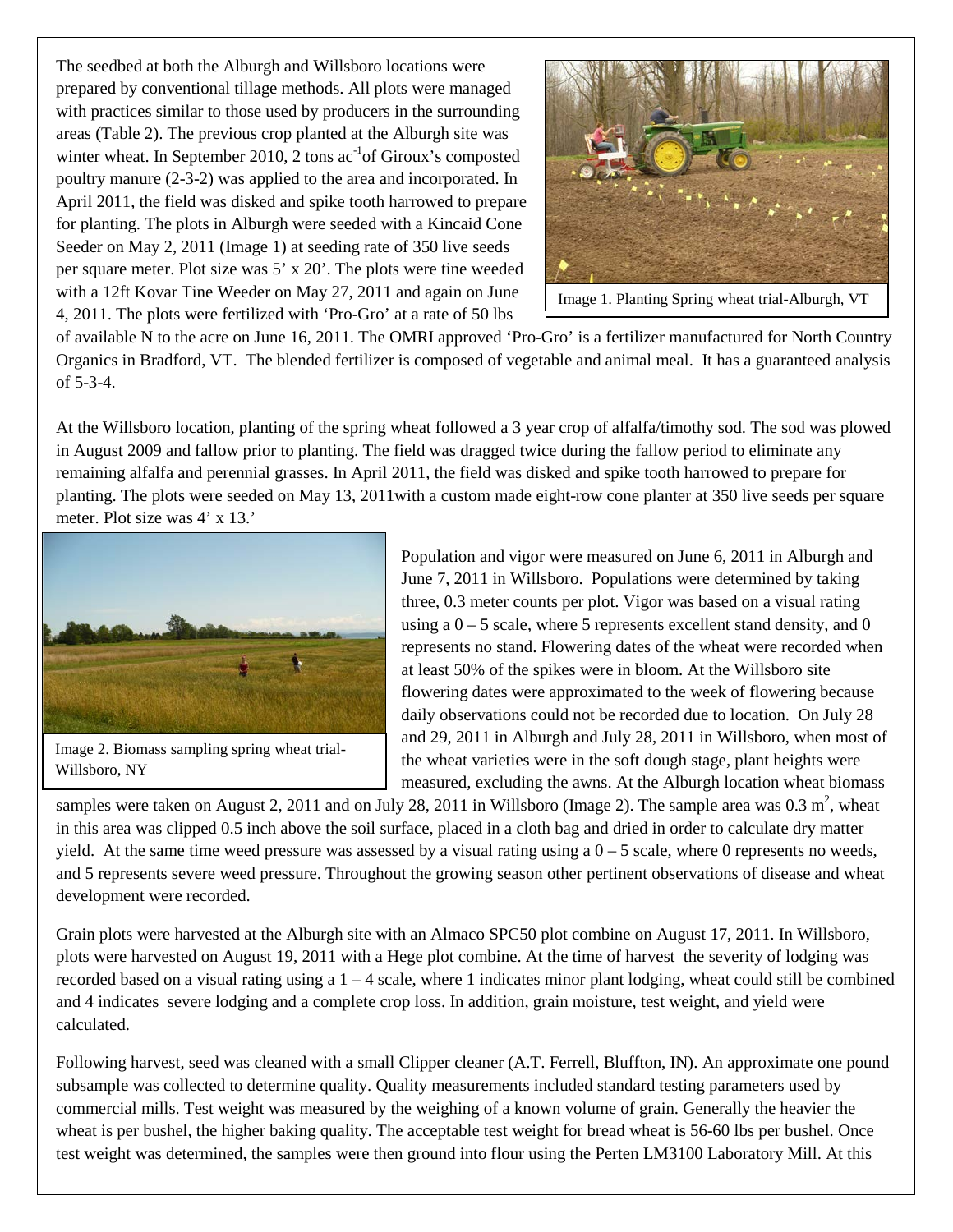time flour was evaluated for its protein content, falling number, and mycotoxin levels. Grains were analyzed for protein content using the Perten Inframatic 8600 Flour Analyzer. Grain protein affects gluten strength and loaf volume. Most commercial mills target 14-15% protein. The determination of falling number (AACC Method 56-81B, AACC Intl., 2000) was measured on the Perten FN 1500 Falling Number Machine. The falling number is related to the level of sprout damage that has occurred in the grain. It is measured by the time it takes, in seconds, for a stirrer to fall through a slurry of flour and water to the bottom of the tube. Falling numbers greater than 250 indicate low enzymatic activity and sound quality wheat. A falling number lower than 250 indicates high enzymatic activity and poor quality wheat. Deoxynivalenol (DON) analysis was analyzed using Veratox DON 5/5 Quantitaive test from the NEOGEN Corp. This test has a detection range of 0.5 to 5 ppm. Samples with DON values greater than 1 ppm are considered unsuitable for human consumption.

All data was analyzed using a mixed model analysis where replicates were considered random effects. The LSD procedure was used to separate cultivar means when the F-test was significant  $(P< 0.10)$ . There were significant differences among the two locations for most parameters and therefore data from each location is reported independently.

| <b>Trial Information</b>          | Spring wheat variety trial      |                                 |  |
|-----------------------------------|---------------------------------|---------------------------------|--|
| Location                          | Alburgh, VT                     | Willsboro, NY                   |  |
|                                   | <b>Borderview Farm</b>          | Willsboro Research Farm         |  |
| Soil type                         | Benson rocky silt loam          | Kingsbury silt clay loam        |  |
| <b>Previous crop</b>              | Winter wheat                    | Timothy/Alfalfa Sod             |  |
| Row spacing (in)                  | 6                               | 6                               |  |
| Seeding rate (live seed/ $m^2$ )  | 350                             | 350                             |  |
| <b>Planting date</b>              | $5 - 2 - 11$                    | $5 - 13 - 11$                   |  |
| <b>Harvest date</b>               | $8-17-11$                       | $8-19-11$                       |  |
| Harvest area (ft)                 | 5 x 20                          | $4 \times 13$                   |  |
| <b>Tillage operations</b>         | Fall plow, spring disk & spike- | Fall plow, spring disk & spike- |  |
|                                   | toothed harrow                  | toothed harrow                  |  |
| <b>Weed management (Tineweed)</b> | $5-27-11$ and $6-4-11$          | None                            |  |
| Fertility (Pro-Gro 5-3-4)         | $6-16-11$                       | None                            |  |

#### **Table 2. General plot management of the wheat trials.**

Variations in yield and quality can occur because of variations in genetics, soil, weather, and other growing conditions. Statistical analysis makes it possible to determine whether a difference among varieties is real or whether it might have occurred due to other variations in the field. At the bottom of each table a LSD value is presented for each variable (e.g. yield). Least Significant Differences at the 10% level of probability are shown. Where the difference between two varieties within a column is equal to or greater than the LSD value at the bottom of the column, you can be sure in 9 out of 10 chances that there is a real difference between the two varieties. In the example below variety A is significantly different from variety C but not from variety B. The difference between A and B is equal to 725 which is less than the LSD value of 889. This means that these varieties did not differ in yield. The difference between A and C is equal to 1454 which is greater than the LSD value of 889. This means that the yields of these varieties were significantly different from one another. The asterisk indicates that variety B was not significantly lower than the top yielding variety.

| <b>Variety</b> | Yield |
|----------------|-------|
| А              | 3161  |
| B              | 3886* |
| $\mathfrak{g}$ | 4615* |
| LSD            | 889   |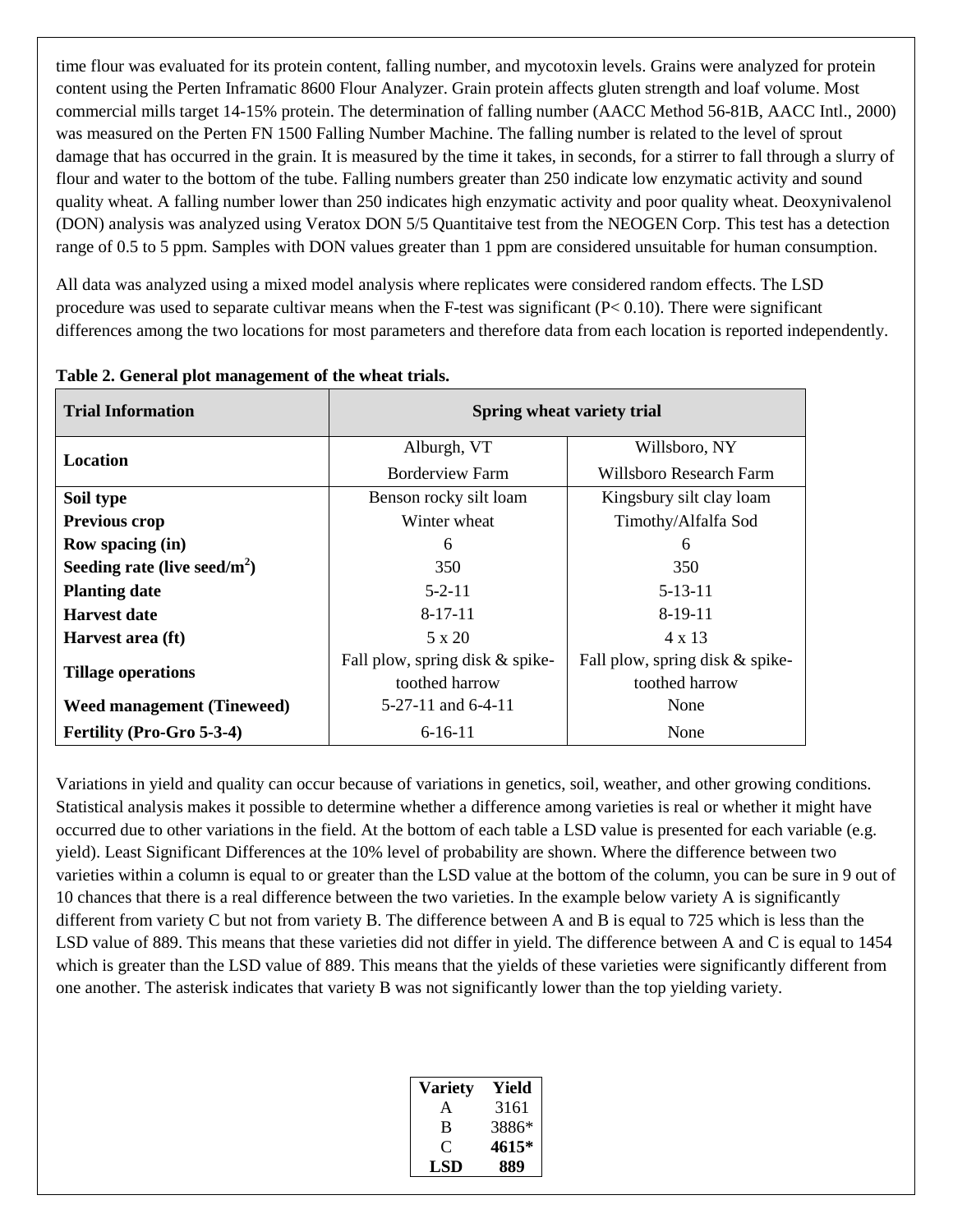## **RESULTS**

Seasonal precipitation and temperature recorded at weather stations in close proximity to the 2011 sites are shown in Table 3. This growing season brought extreme weather conditions. In April and May, both sites received 10 inches above normal rainfall amounts. The saturated soils led to a delayed planting at both locations. In Alburgh the increased rain levels forced us to relocate the trial to a location with better drainage. The heavy rains still caused soil crusting which hindered seedling emergence and most likely increased nutrient leaching (Image 3). From one extreme to the other; in July and August there were several weeks with very little rain and higher than normal temperatures causing drought like conditions and putting further stress upon the wheat.



Image 3. Soil crusting due to the heavy spring rains-Alburgh, VT

| Table 3. Temperature and precipitation summary for Alburgh, VT and Willsboro, NY, 2011. |  |  |
|-----------------------------------------------------------------------------------------|--|--|
|                                                                                         |  |  |

| Alburgh, VT                   | April | May  | June    | July    | August  |
|-------------------------------|-------|------|---------|---------|---------|
| Average Temperature (F)       | 46.6  | 58.7 | 67.1    | 74.4    | 70.4    |
| Departure from Normal         | 3.10  | 2.10 | 1.30    | 3.30    | 1.60    |
|                               |       |      |         |         |         |
| Precipitation (inches)        | 7.88  | 8.67 | 3.52    | 3.68    | 10.2    |
| <b>Departure from Normal</b>  | 5.00  | 5.35 | 0.09    | $-0.29$ | 6.38    |
|                               |       |      |         |         |         |
| Growing Degree Days (base 32) | 465   | 826  | 1088    | 1314    | 1121    |
| Departure from Normal         | 120   | 63.6 | 74.1    | 104     | $-26.3$ |
|                               |       |      |         |         |         |
| Willsboro, NY                 | April | May  | June    | July    | August  |
| Average Temperature (F)       | 45.7  | 58.3 | 66.2    | 73      | 69.6    |
| Departure from Normal         | 1.80  | 3.90 | 0.90    | 2.90    | 2.10    |
|                               |       |      |         |         |         |
| Precipitation (inches)        | 6.59  | 7.81 | 2.81    | 1.80    | 5.78    |
| Departure from Normal         | 5.27  | 4.61 | $-5.30$ | $-1.58$ | 1.68    |
|                               |       |      |         |         |         |
| Growing Degree Days (base 32) | 423   | 808  | 1064    | 1277    | 1181    |
| Departure from Normal         | 79.7  | 49.0 | 55.9    | $-9.40$ | 56.8    |

\*Based on National Weather Service data from cooperative observer stations in close proximity to field trials. Historical averages are for 30 years of data (1971-2000)

#### **Spring Wheat Growth and Development:**

During the 2011 growing season several observations and measurements were recorded on spring wheat development. Relative flowering date was recorded when at least 50% of the plot was in bloom for each of the varieties (Table 4). In Alburgh all varieties were in full bloom by July 5. At the Willsboro site all of the varieties bloomed by the second week of July (Image 4). Planting at the Willsboro site was over a week later than at the Alburgh site causing a slight delay in wheat flowering. Bird deterrents; squawk boxes and coyote decoys, were place in and around the plot area which reduced bird damage at the Alburgh plots. There was significant bird, primarily turkey, damage in several of the plots at the Willsboro location which reduced yields. Lodging amongst the varieties trialed, in general was minimal. Two varieties, Kingsey and Bastican, were noted to be heavily leaning but harvestable at both locations.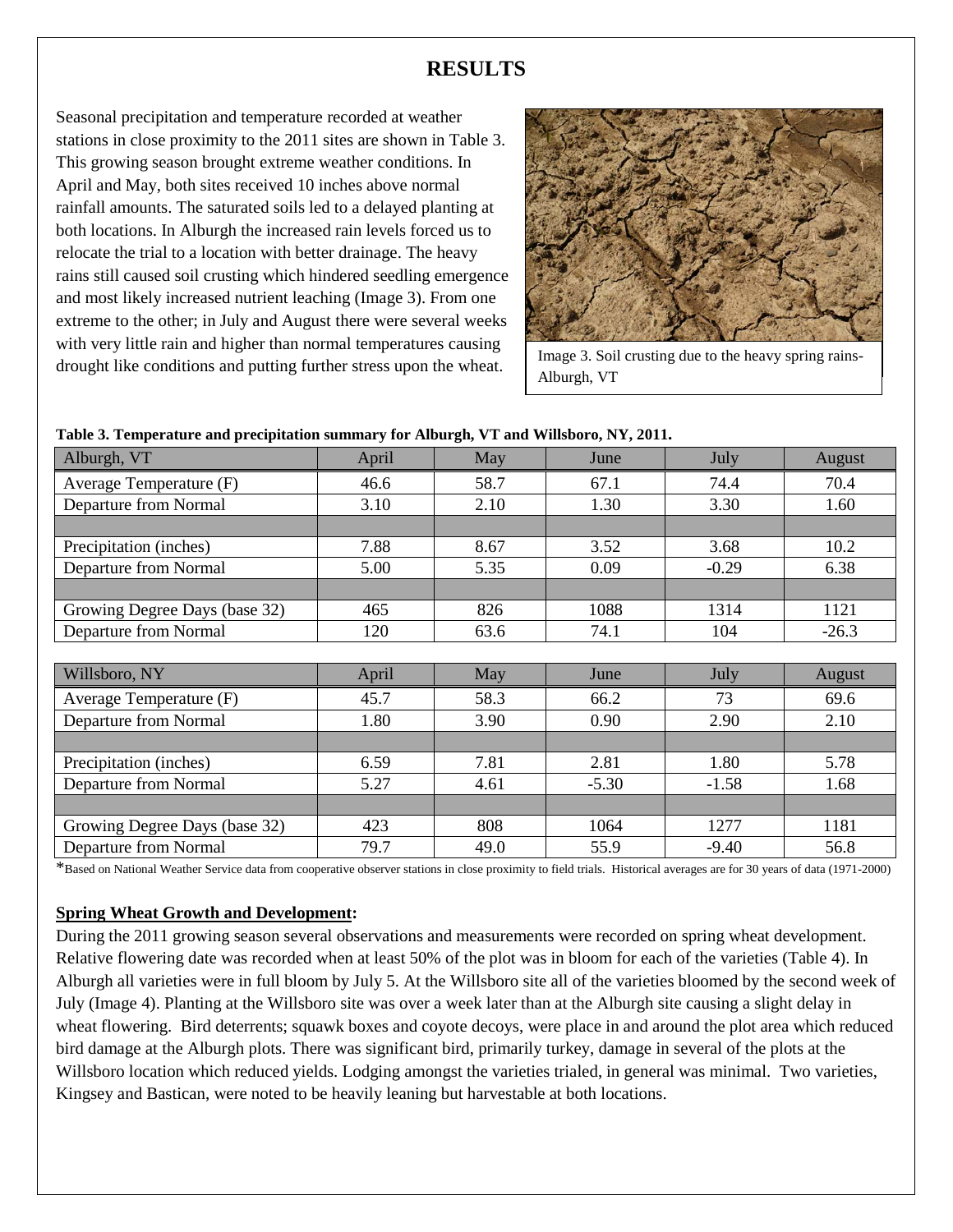| Table 4. Relative flowering date of spring wheat. |                  |                  |  |  |  |  |  |
|---------------------------------------------------|------------------|------------------|--|--|--|--|--|
|                                                   | Alburgh, VT      | Willsboro, NY    |  |  |  |  |  |
|                                                   | <b>Flowering</b> | <b>Flowering</b> |  |  |  |  |  |
| <b>Variety</b>                                    | date             | date             |  |  |  |  |  |
| 07SW04                                            | $1-Jul$          | $<$ 15-Jul       |  |  |  |  |  |
| <b>AC</b> Barrie                                  | $5-Jul$          | $<$ 15-Jul       |  |  |  |  |  |
| <b>AC Walton</b>                                  | $1-Jul$          | $<$ 15-Jul       |  |  |  |  |  |
| Ada                                               | $5-Jul$          | $<$ 15-Jul       |  |  |  |  |  |
| <b>Barlow</b>                                     | $5-Jul$          | $<8$ -Jul        |  |  |  |  |  |
| <b>Batiscan</b>                                   | $1-Jul$          | $<8$ -Jul        |  |  |  |  |  |
| <b>Brick</b>                                      | $5-Jul$          | $<8$ -Jul        |  |  |  |  |  |
| Cabernet                                          | $5-Jul$          | $<$ 15-Jul       |  |  |  |  |  |
| Faller                                            | $5-Jul$          | $<8$ -Jul        |  |  |  |  |  |
| FBC Dylan                                         | $5-Jul$          | $<8$ -Jul        |  |  |  |  |  |
| Glenn                                             | $5-Jul$          | $<8$ -Jul        |  |  |  |  |  |
| Helios                                            | $5-Jul$          | $<8$ -Jul        |  |  |  |  |  |
| Howard                                            | $5-Jul$          | $<8$ -Jul        |  |  |  |  |  |
| Jenna                                             | $5-Jul$          | $<$ 15-Jul       |  |  |  |  |  |
| Kaffé                                             | $5-Jul$          | $<$ 15-Jul       |  |  |  |  |  |
| Kelse                                             | $5-Jul$          | $<$ 15-Jul       |  |  |  |  |  |
| Kingsey                                           | $5-Jul$          | $<$ 15-Jul       |  |  |  |  |  |
| Magog                                             | $5-Jul$          | $<$ 15-Jul       |  |  |  |  |  |
| Malbec                                            | $5-Jul$          | $<$ 15-Jul       |  |  |  |  |  |
| McKenzie                                          | $5-Jul$          | $<$ 15-Jul       |  |  |  |  |  |
| <b>Nick</b>                                       | $1-Jul$          | $<8$ -Jul        |  |  |  |  |  |
| Oklee                                             | $5-Jul$          | $<8$ -Jul        |  |  |  |  |  |
| <b>RB07</b>                                       | $5-Jul$          | $<8$ -Jul        |  |  |  |  |  |
| <b>Red Fife</b>                                   | $1-Jul$          | $<$ 15-Jul       |  |  |  |  |  |
| Roblin                                            | $5-Jul$          | $<8$ -Jul        |  |  |  |  |  |
| Sabin                                             | $5-Jul$          | $<8$ -Jul        |  |  |  |  |  |
| Steele                                            | $1-Jul$          | $<8$ -Jul        |  |  |  |  |  |
| Superb                                            | $5-Jul$          | $<$ 15-Jul       |  |  |  |  |  |
| Tom                                               | $5-Jul$          | $<8$ -Jul        |  |  |  |  |  |
| Ulen                                              | $5-Jul$          | $<8$ -Jul        |  |  |  |  |  |



Image 4. Flowering wheat-Willsboro, NY



Image 5. Loose smut infect wheat- Willsboro, NY

Loose smut caused by the fungus*, Ustilago tritici*, was observed at both locations. At the Alburgh location, thirteen varieties; Steele, Roblin, Sabin, AC Barrie, Batsican, Cabernet, Jenna, Kaffé, Oklee, Kelse, RB07, Glenn, and FBC Dylan infected plants were observed, and in Willsboro loose smut was found in the Steele, FBC Dylan, Nick, Oklee, and Glenn plots (Image 5). The loose smut fungus is carried as dormant mycelium within healthy-looking seed and is spread by planting infected seed. A smut-infected seed or plant cannot be distinguished from an uninfected one until the head starts to emerge. The disease is most obvious just after the time of heading by the characteristic dusty black appearance of diseased heads. The spores are dispersed by the wind during wheat flowering and can infect healthy plants.

Plant height, weed severity, and whole plant wheat biomass are reported in Tables 5 and 6. Plant hieghts were significantly different among varieties. Red Fife was the tallest variety at the Alburgh location. Batsican, Kingsey, and Kaffé were among the tallest varieties for both locations. There was considerable variation in the amount of weed severity in the plots. This was most likely related to varying weed seed banks across the test area and the later planting dates at both locations. In addition, we observed that many of the wheat plants produced very few tillers and were shorter than in past year, thus reducing plant cover and allowing more area for weeds to take hold. Due to this variation in weed severity we did not observe significant differences among treatments at the Willsboro site. The weed pressure was significant at the Alburgh location and was severe. There was no correlation between weed severity and wheat height. We had predicted that taller wheat would be better able to suppress weed growth. However, we observed that some of shorter wheat varieties had the lowest weed biomass. Early season vigor may be another factor that has influence over weed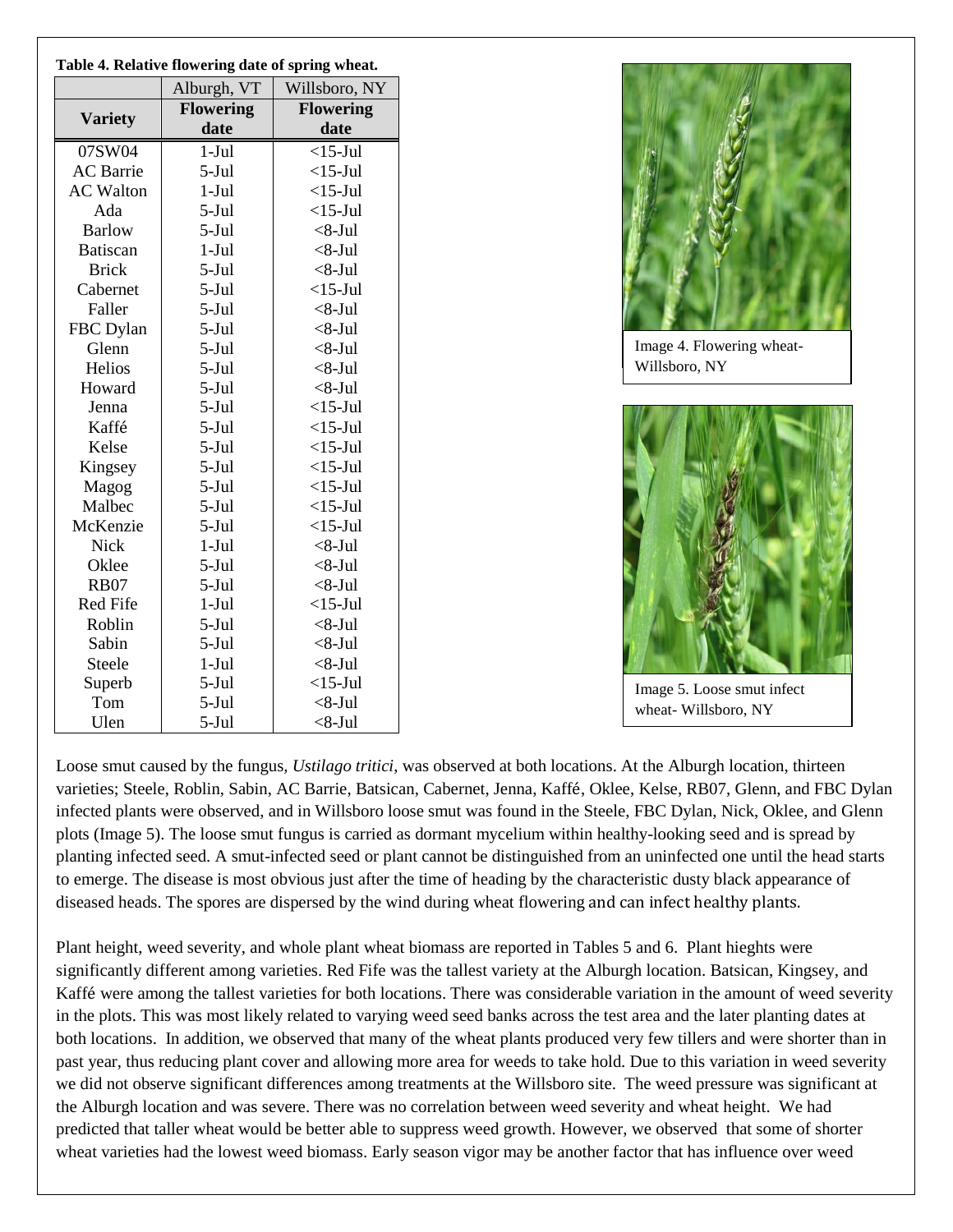severity in our fields. Wheat varieties differed significantly in wheat biomass at both locations (Table 5; 6). In general, the wheat dry matter yields were lower than past years; this could be attbributed to the lack of wheat tillering. Interestingly, high biomass wheat varieties at Alburgh were generally not high biomass varieties at Willsboro. This may indicate that some varieties are better adapted to production in the heavy clay soils at Willsboro.

Table 5. Plant heights & weed biomass, Alburgh, VT

|                   |                        | Alburgh, VT  |                  | Willsboro, NY     |                        |              |                  |
|-------------------|------------------------|--------------|------------------|-------------------|------------------------|--------------|------------------|
| <b>Variety</b>    | <b>Plant</b><br>height | <b>Weeds</b> | Wheat<br>biomass | <b>Variety</b>    | <b>Plant</b><br>height | <b>Weeds</b> | Wheat<br>biomass |
|                   | inches                 | 1-5 scale    | DM lbs $ac^{-1}$ |                   | inches                 | 1-5 scale    | DM lbs $ac^{-1}$ |
| 07SW04            | 32.5                   | $3.75*$      | 2894             | 07SW04            | 29.1                   | 0.88         | 5870*            |
| <b>AC</b> Barrie  | 33.0                   | 4.75         | 3107             | <b>AC</b> Barrie  | 29.6                   | 1.50         | 4734*            |
| <b>AC</b> Walton  | 35.6                   | 4.50         | 3518             | <b>AC</b> Walton  | 28.2                   | 2.38         | 3282             |
| Ada               | 28.3                   | 4.63         | 2684             | Ada               | 22.7                   | 1.00         | 4747*            |
| <b>Barlow</b>     | 28.8                   | 4.88         | 2582             | <b>Barlow</b>     | 25.1                   | 1.25         | 4929*            |
| Batiscan          | 37.3                   | $4.25*$      | 5175*            | <b>Batiscan</b>   | $34.5*$                | 0.88         | 6271*            |
| <b>Brick</b>      | 32.7                   | $4.13*$      | 4944*            | <b>Brick</b>      | 28.5                   | 1.75         | 4816*            |
| Cabernet          | 23.0                   | 5.00         | 2132             | Cabernet          | 17.6                   | 2.25         | 3051             |
| Faller            | 27.5                   | 4.50         | 4708*            | Faller            | 24.0                   | 2.00         | 4141             |
| FBC Dylan         | 29.2                   | $4.00*$      | 3082             | FBC Dylan         | 25.8                   | 1.75         | 6328*            |
| Glenn             | 30.5                   | $4.25*$      | 3877             | Glenn             | 24.1                   | 1.25         | 4920*            |
| Helios            | 33.8                   | $3.63*$      | 5026*            | Helios            | 30.8                   | 1.50         | 5310*            |
| Howard            | 27.2                   | 4.50         | 2960             | Howard            | 21.8                   | 2.13         | 3733             |
| Jenna             | 25.2                   | $4.25*$      | 3600             | Jenna             | 21.4                   | 1.63         | 5042*            |
| Kaffé             | 36.1                   | $4.00*$      | 3758             | Kaffé             | 30.0                   | 1.63         | 4672*            |
| Kelse             | 28.6                   | 4.75         | 3525             | Kelse             | 24.7                   | 2.50         | 3129             |
| Kingsey           | 37.8                   | $4.00*$      | 4619*            | Kingsey           | 31.4                   | 1.88         | 3990             |
| Magog             | 34.9                   | $4.00*$      | 4096             | Magog             | 31.0                   | 1.88         | 5106*            |
| Malbec            | 25.6                   | 4.38*        | 4118             | Malbec            | 20.9                   | 0.75         | 4769*            |
| McKenzie          | 34.7                   | $3.63*$      | 3348             | McKenzie          | 29.2                   | 2.00         | 4043             |
| <b>Nick</b>       | 26.3                   | 5.00         | 3111             | <b>Nick</b>       | 20.0                   | 1.88         | 4610*            |
| Oklee             | 27.5                   | 5.00         | 2816             | Oklee             | 22.6                   | 2.13         | 3644             |
| <b>RB07</b>       | 27.4                   | 4.75         | 3031             | <b>RB07</b>       | 25.1                   | 1.25         | 4566*            |
| Red Fife          | 40.7*                  | 4.75         | 3669             | Red Fife          | 29.4                   | 2.13         | 3507             |
| Roblin            | 31.6                   | 4.88         | 2790             | Roblin            | 28.6                   | 1.75         | 2675             |
| Sabin             | 27.5                   | 4.75         | 3428             | Sabin             | 21.1                   | 2.75         | 2480             |
| Steele            | 28.3                   | 4.75         | 5706*            | Steele            | 20.9                   | 3.25         | 2562             |
| Superb            | 29.2                   | $4.25*$      | 4973*            | Superb            | 26.0                   | 1.75         | 4446*            |
| Tom               | 30.7                   | 4.63         | 3306             | Tom               | 25.8                   | 1.50         | 5128*            |
| Ulen              | 28.9                   | 4.63         | 2226             | Ulen              | 25.1                   | 1.13         | 5407*            |
| LSD(0.10)         | 2.47                   | 0.80         | 1575             | LSD(0.10)         | 2.30                   | <b>NS</b>    | 1894             |
| <b>Trial Mean</b> | 30.7                   | 4.44         | 3627             | <b>Trial Mean</b> | 25.8                   | 1.74         | 4397             |

| Table 6. Plant heights & weed biomass, Willsboro, NY |  |  |  |  |
|------------------------------------------------------|--|--|--|--|
|------------------------------------------------------|--|--|--|--|

\* Wheat varieties that are not significantly different than the top performing variety in a column are indicated with an asterisk. NS - None of the varieties were significantly different from one another

### **Spring Wheat Yield:**

At both locations, spring wheat yields were lower than past years. The average yield across locations was just above 1000 lbs ac<sup>-1</sup>. The highest yielding variety at both locations was Batsican. In Alburgh, it yielded 1382 lbs ac<sup>-1</sup> and 1864 lbs ac<sup>-1</sup> in Willsboro (Table 7, 8 and Figure 1, 2). Other top yielding varieties at the Alburgh location included Helios, Kaffé, and Kingsey. The lowest yielding variety was Cabernet, 351 lbs ac<sup>-1</sup>. The severe weather conditions, weed pressure, and lack of wheat tillering at this location severely impacted grain yields. The other top yielding varieties at the Willsboro location include; Glenn, Brick, and Faller (Table 8 and Figure 2). Red Fife was the lowest yielding in Willsboro 477 lbs  $ac^{-1}$ . Bird damage in several of the plots did reduce yields at this location. At harvest, most varieties were at moistures higher than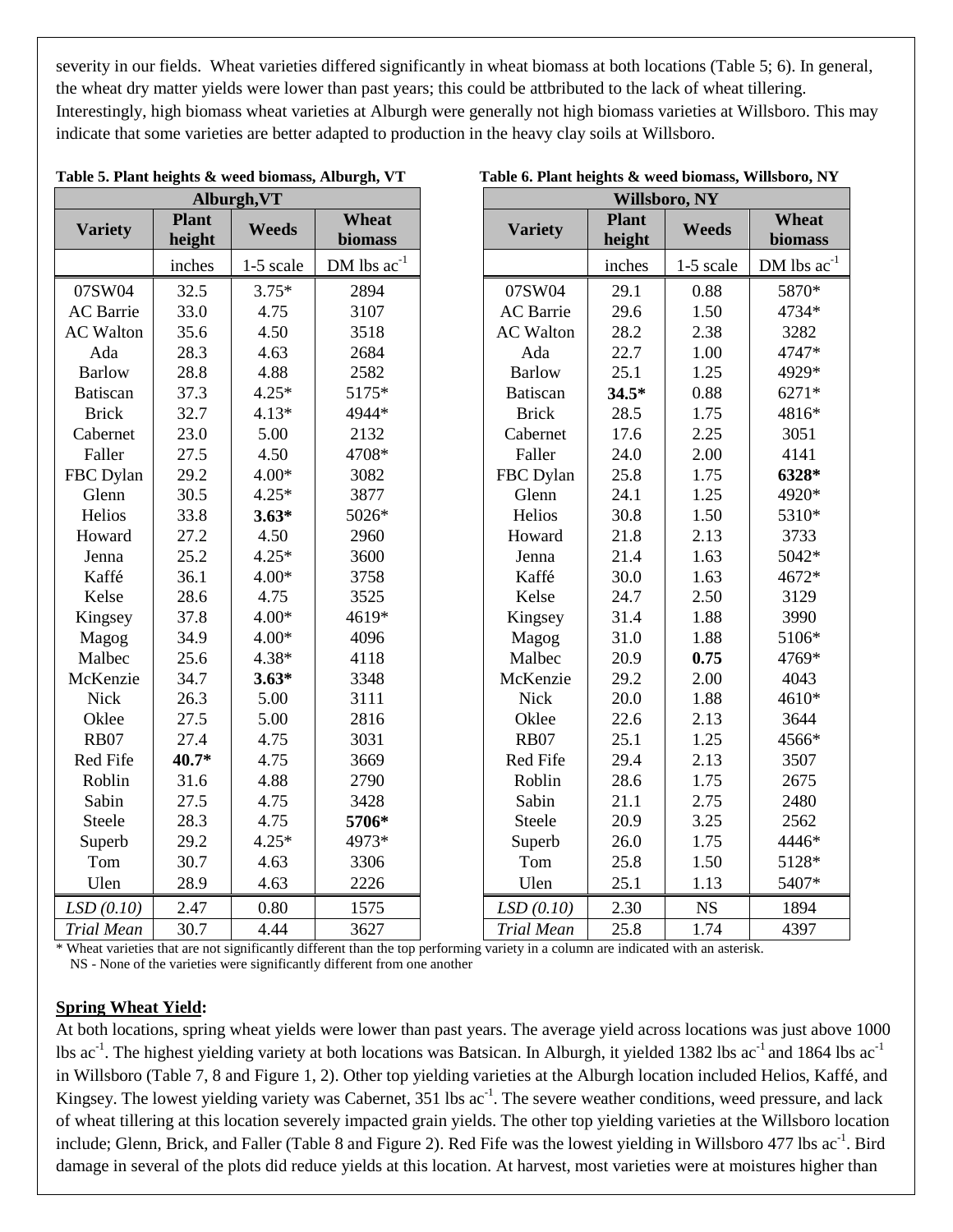the desired 14% necessary for storage. In Alburgh, Kingsey had the highest test weight, 56.0 lbs bu<sup>-1</sup> and in Willsboro Howard had the highest test weight, 58.3 lbs bu<sup>-1</sup>. In general, the test weights were higher at the Willsboro location. The majority of the varieties from both trial sites reached the optimal 55 to 60 lb  $\text{bu}^{-1}$  test weight for wheat.

| <b>Variety</b>    | <b>Harvest</b><br>moisture | <b>Test</b><br>weight                      | <b>Yield</b><br>$@13.5\%$<br>moisture | <b>Variety</b>    | <b>Harvest</b><br>moisture | <b>Test</b><br>weight                      | <b>Yield</b><br>@13.5%<br>moisture |
|-------------------|----------------------------|--------------------------------------------|---------------------------------------|-------------------|----------------------------|--------------------------------------------|------------------------------------|
|                   | $\%$                       | $\underline{\text{lb}}$ s bu <sup>-1</sup> | $lbs$ $ac^{-1}$                       |                   | $\%$                       | $\underline{\text{lb}}$ s bu <sup>-1</sup> | $lbs$ $ac^{-1}$                    |
| 07SW04            | 16.4                       | 55.3                                       | 799                                   | 07SW04            | 16.6                       | $57.0*$                                    | 933                                |
| <b>AC</b> Barrie  | 16.8                       | 55.0                                       | 711                                   | <b>AC</b> Barrie  | 16.6                       | 57.0*                                      | 736                                |
| <b>AC Walton</b>  | 17.9*                      | 55.0                                       | 847                                   | <b>AC</b> Walton  | 17.8                       | 56.0                                       | 534                                |
| Ada               | 16.4                       | 55.9                                       | 992                                   | Ada               | 14.8                       | 56.8                                       | 1579*                              |
| <b>Barlow</b>     | 17.4                       | 55.9                                       | 894                                   | <b>Barlow</b>     | 20.8                       | 57.0*                                      | 1604*                              |
| Batiscan          | 16.8                       | 55.8                                       | 1382*                                 | <b>Batiscan</b>   | 16.3                       | 56.8                                       | 1864*                              |
| <b>Brick</b>      | 17.4                       | 55.3                                       | $1102*$                               | <b>Brick</b>      | 18.8                       | 56.8                                       | 1744*                              |
| Cabernet          | $18.1*$                    | 55.0                                       | 351                                   | Cabernet          | 17.0                       | 55.0                                       | 597                                |
| Faller            | 16.7                       | 55.3                                       | 965                                   | Faller            | 18.3                       | 56.3                                       | 1634*                              |
| FBC Dylan         | 16.8                       | 55.8                                       | 796                                   | FBC Dylan         | 18.5                       | 56.8                                       | 1101                               |
| Glenn             | 17.2                       | 55.5                                       | 730                                   | Glenn             | 15.8                       | $57.5*$                                    | 1863*                              |
| Helios            | 17.3                       | 55.5                                       | 1353*                                 | Helios            | 14.9                       | 58.0*                                      | 1165                               |
| Howard            | 17.1                       | 55.0                                       | 708                                   | Howard            | 17.8                       | 58.3*                                      | 1092                               |
| Jenna             | 16.9                       | 55.5                                       | 1168*                                 | Jenna             | 16.8                       | $57.3*$                                    | 1437*                              |
| Kaffé             | $17.5*$                    | 52.8                                       | 1307*                                 | Kaffé             | 18.6                       | 56.8                                       | 1153                               |
| Kelse             | 17.2                       | 55.5                                       | 834                                   | Kelse             | 17.4                       | 57.8*                                      | 1006                               |
| Kingsey           | 16.9                       | 56.0                                       | 1297*                                 | Kingsey           | 18.0                       | $57.5*$                                    | 1243                               |
| Magog             | 17.9*                      | 55.5                                       | 1013                                  | Magog             | 18.7                       | 55.0                                       | 500                                |
| Malbec            | 17.2                       | 55.8                                       | 979                                   | Malbec            | 12.1                       | 54.6                                       | 1223                               |
| McKenzie          | 16.1                       | 55.0                                       | 847                                   | McKenzie          | 17.2                       | $57.3*$                                    | 1593                               |
| <b>Nick</b>       | $17.6*$                    | 55.8                                       | 830                                   | <b>Nick</b>       | 17.0                       | 56.0                                       | 876                                |
| Oklee             | 17.0                       | 55.8                                       | 813                                   | Oklee             | 19.3                       | 57.0*                                      | 1190                               |
| <b>RB07</b>       | 16.1                       | 55.0                                       | 695                                   | <b>RB07</b>       | 19.8                       | 58.0*                                      | 1526*                              |
| Red Fife          | $17.6*$                    | 55.6                                       | 788                                   | Red Fife          | 18.3                       | 55.0                                       | 477                                |
| Roblin            | 16.5                       | 55.0                                       | 758                                   | Roblin            | 17.0                       | 57.0*                                      | 686                                |
| Sabin             | 16.9                       | 55.8                                       | 940                                   | Sabin             | 19.8                       | 57.0*                                      | 863                                |
| Steele            | 17.3                       | 55.5                                       | 749                                   | Steele            | 19.9                       | 57.0*                                      | 882                                |
| Superb            | $17.6*$                    | 55.0                                       | 1226*                                 | Superb            | 18.9                       | 56.8                                       | 1536*                              |
| Tom               | $17.5*$                    | 55.8                                       | 1267*                                 | Tom               | 20.6                       | 58.0*                                      | 1627*                              |
| Ulen              | 16.9                       | 55.3                                       | 900                                   | Ulen              | 17.6                       | 57.0*                                      | 1532*                              |
| LSD(0.10)         | 0.63                       | <b>NS</b>                                  | 298                                   | LSD(0.10)         | <b>NS</b>                  | 1.37                                       | 440                                |
| <b>Trial Mean</b> | 17.1                       | 55.3<br>1.00                               | 935                                   | <b>Trial Mean</b> | 17.7                       | 56.8                                       | 1193                               |

|  |  |  |  | Table 7. Harvest data of the 30 spring wheats, Alburgh, VT |  |  |  |
|--|--|--|--|------------------------------------------------------------|--|--|--|
|--|--|--|--|------------------------------------------------------------|--|--|--|

Table 8. Harvest data of the 30 spring wheats, Willsboro, NY

\* Wheat varieties that are not significantly different than the top performing variety in a column are indicated with an asterisk.

NS - None of the varieties were significantly different from one another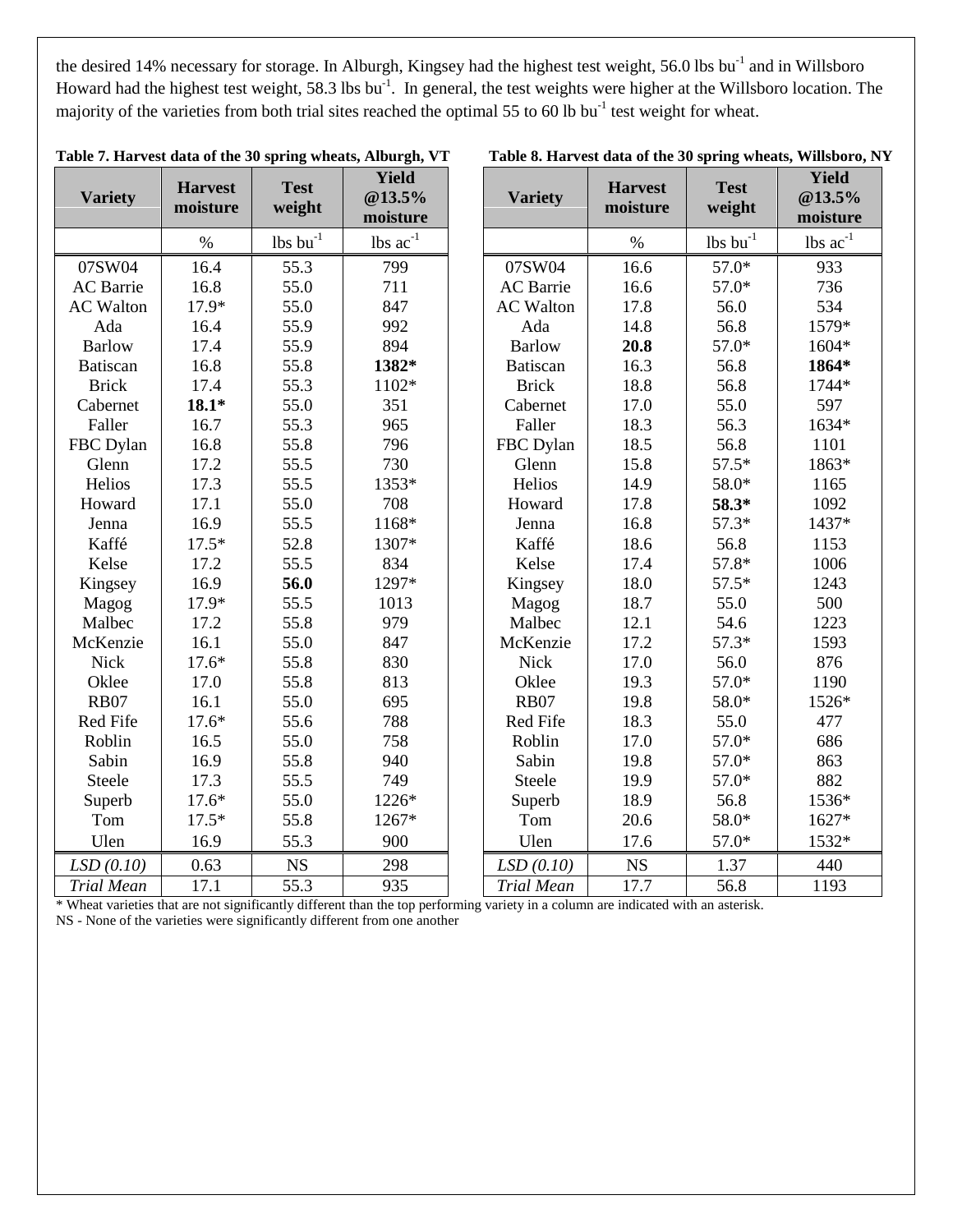

**Figure 1. Yields of 30 spring wheat varieties, Alburgh, VT** \*Varieties with the same letter did not differ significantly in yield.

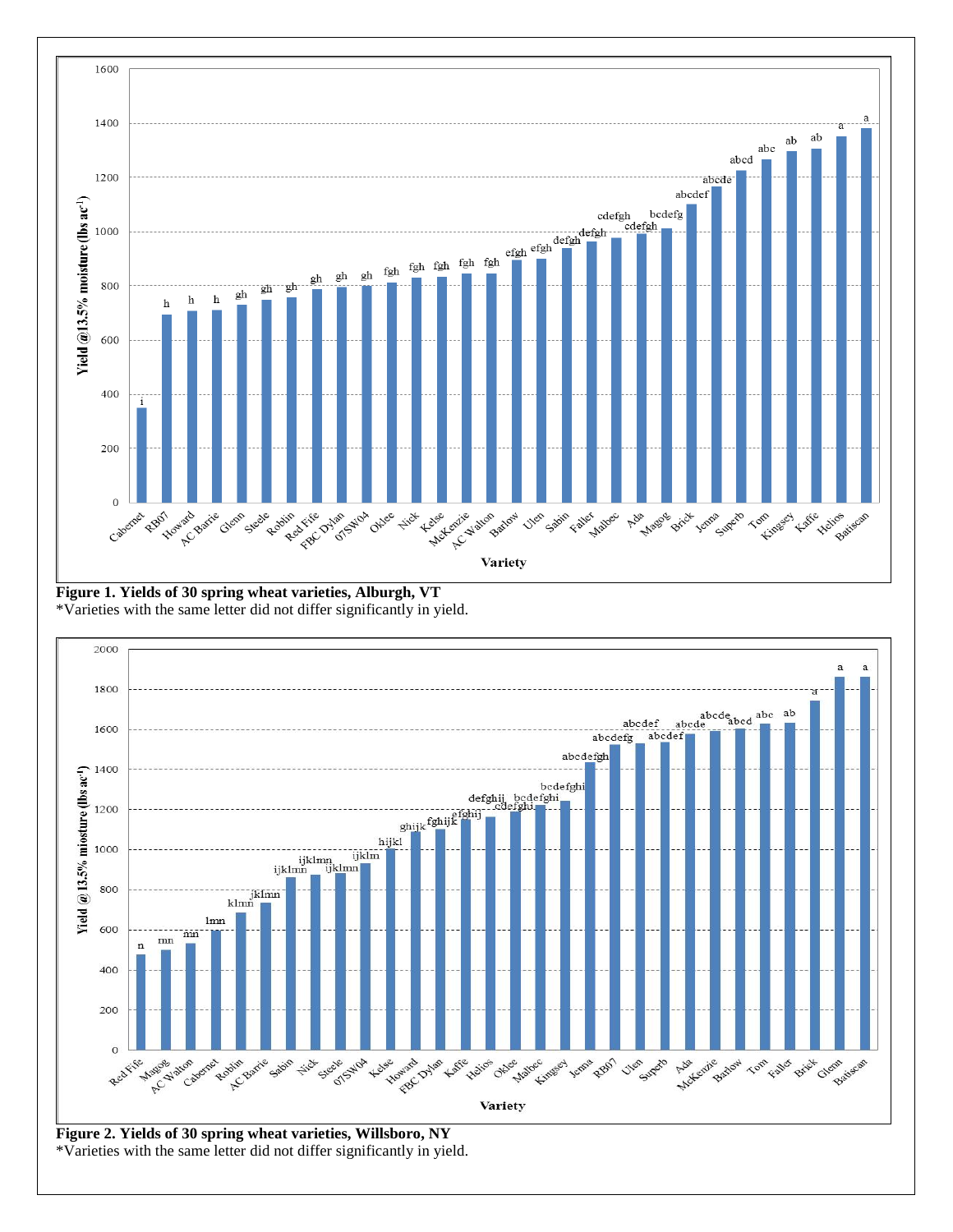#### **Spring Wheat Quality:**

The common measures used by commerial mills to evaluate wheat quality are: grain protein, falling number, test weight, and mycotoxin (DON) content. In Alburgh, the variety with the highest protein content was Roblin, 14.7% (Table 9 and Figure 3). Other high protein varieties at this location were Helios and Kelse. In Willsboro, 07SW04 had the highest protein level at 16.6 (Table 10 and Figure 4). Roblin was another high protein variety at this location. In Alburgh O7SW04 had the highest falling number, 413 seconds, and in Willsboro Ada and Helios had the highest at 473 seconds. Both Ada and Helios were amoung the varieties with highest falling numbers at the Alburgh site as well. The variety with the lowest falling number for both locations was Nick, indicating sprout damage. Almost every variety had acceptable protein and falling number levels based on mill standards.

**DON**

| <b>Variety</b>    | <b>Crude</b><br>protein<br>@ 12%<br>moisture | <b>Falling</b><br>number<br>@ 14%<br>moisture | <b>DON</b> | <b>Variety</b>    | <b>Crude</b><br>protein<br>@ 12%<br>moisture | <b>Falling</b><br>number<br>@ 14%<br>moisture | <b>DON</b> |
|-------------------|----------------------------------------------|-----------------------------------------------|------------|-------------------|----------------------------------------------|-----------------------------------------------|------------|
|                   | $\%$                                         | seconds                                       | ppm        |                   | $\%$                                         | seconds                                       | ppm        |
| 07SW04            | 13.4                                         | 413*                                          | $0.18*$    | 07SW04            | $16.6*$                                      | 431                                           | 0.08       |
| <b>AC</b> Barrie  | 13.4                                         | 379*                                          | $0.30*$    | <b>AC</b> Barrie  | 15.3                                         | 441                                           | 0.03       |
| <b>AC</b> Walton  | 12.1                                         | 312                                           | $0.23*$    | <b>AC</b> Walton  | 15.0                                         | 345                                           | 0.00       |
| Ada               | 12.1                                         | 409*                                          | $0.23*$    | Ada               | 14.2                                         | 473*                                          | 0.05       |
| <b>Barlow</b>     | 12.4                                         | 313                                           | 0.48       | <b>Barlow</b>     | 15.3                                         | 390                                           | 0.03       |
| <b>Batiscan</b>   | 11.0                                         | 228                                           | $0.30*$    | <b>Batiscan</b>   | 11.9                                         | 315                                           | 0.03       |
| <b>Brick</b>      | 13.7                                         | 282                                           | $0.25*$    | <b>Brick</b>      | 15.5                                         | 353                                           | 0.03       |
| Cabernet          | 13.0                                         | 287                                           | 0.38       | Cabernet          | 14.1                                         | 373                                           | 0.10       |
| Faller            | 10.9                                         | 332                                           | $0.25*$    | Faller            | 13.9                                         | 393                                           | 0.05       |
| FBC Dylan         | 12.4                                         | 345                                           | $0.30*$    | FBC Dylan         | 13.8                                         | 460*                                          | 0.03       |
| Glenn             | 12.6                                         | 323                                           | $0.25*$    | Glenn             | 15.6                                         | 386                                           | 0.05       |
| Helios            | $14.1*$                                      | 384*                                          | $0.18*$    | Helios            | 14.3                                         | 473*                                          | 0.05       |
| Howard            | 12.0                                         | 344                                           | $0.23*$    | Howard            | 14.7                                         | 378                                           | 0.05       |
| Jenna             | 13.2                                         | 232                                           | $0.15*$    | Jenna             | 13.9                                         | 401                                           | 0.03       |
| Kaffé             | 11.5                                         | 235                                           | 0.35       | Kaffé             | 12.9                                         | 233                                           | 0.13       |
| Kelse             | $14.4*$                                      | 319                                           | 0.60       | Kelse             | 15.4                                         | 394                                           | 0.13       |
| Kingsey           | 11.2                                         | 379*                                          | $0.20*$    | Kingsey           | 13.1                                         | 405                                           | 0.08       |
| Magog             | 13.0                                         | 362                                           | $0.15*$    | Magog             | 15.0                                         | 432                                           | 0.03       |
| Malbec            | 13.2                                         | 296                                           | 0.45       | Malbec            | 13.8                                         | 410                                           | 0.13       |
| McKenzie          | 12.0                                         | 375                                           | $0.15*$    | McKenzie          | 14.0                                         | 412                                           | 0.03       |
| <b>Nick</b>       | 11.9                                         | 66                                            | 1.65       | <b>Nick</b>       | 12.1                                         | 132                                           | 0.10       |
| Oklee             | 13.5                                         | 310                                           | 0.48       | Oklee             | 14.8                                         | 387                                           | 0.05       |
| <b>RB07</b>       | 12.4                                         | 298                                           | $0.23*$    | <b>RB07</b>       | 14.3                                         | 398                                           | 0.10       |
| Red Fife          | 12.6                                         | 300                                           | $0.13*$    | Red Fife          | 14.4                                         | 359                                           | 0.05       |
| Roblin            | $14.7*$                                      | 265                                           | 0.55       | Roblin            | 15.8*                                        | 381                                           | 0.03       |
| Sabin             | 13.1                                         | 332                                           | $0.15*$    | Sabin             | 14.5                                         | 437                                           | 0.10       |
| Steele            | 13.3                                         | 310                                           | $0.33*$    | Steele            | 15.2                                         | 378                                           | 0.13       |
| Superb            | 13.4                                         | 343                                           | 0.35       | Superb            | 14.5                                         | 415                                           | 0.03       |
| Tom               | 13.2                                         | 380*                                          | $0.18*$    | Tom               | 14.7                                         | 445*                                          | 0.05       |
| Ulen              | 13.1                                         | 272                                           | $0.33*$    | Ulen              | 14.6                                         | 372                                           | 0.05       |
| LSD(0.10)         | 1.00                                         | 35.6                                          | 0.22       | LSD(0.10)         | 0.75                                         | 30.5                                          | <b>NS</b>  |
| <b>Trial Mean</b> | 12.7                                         | 314                                           | 0.33       | <b>Trial Mean</b> | 14.4                                         | 387                                           | 0.06       |

**Table 9. Quality analyses of the 30 spring wheat vareities, Table 10. Quality analyses of the 30 spring wheat vareities, Alburgh, VT Willsboro, NY**

\* Wheat that did not perform significantly lower than the top performing variety in a particular column are indicated with an asterisk. NS - None of the varieties were significantly different from one another

In the Northeast, *Fusarium* head blight is predominantly caused by the species *Fusarium graminearum*. This disease is very destructive and causes yield loss, low test weights, low seed germination and contamination of grain with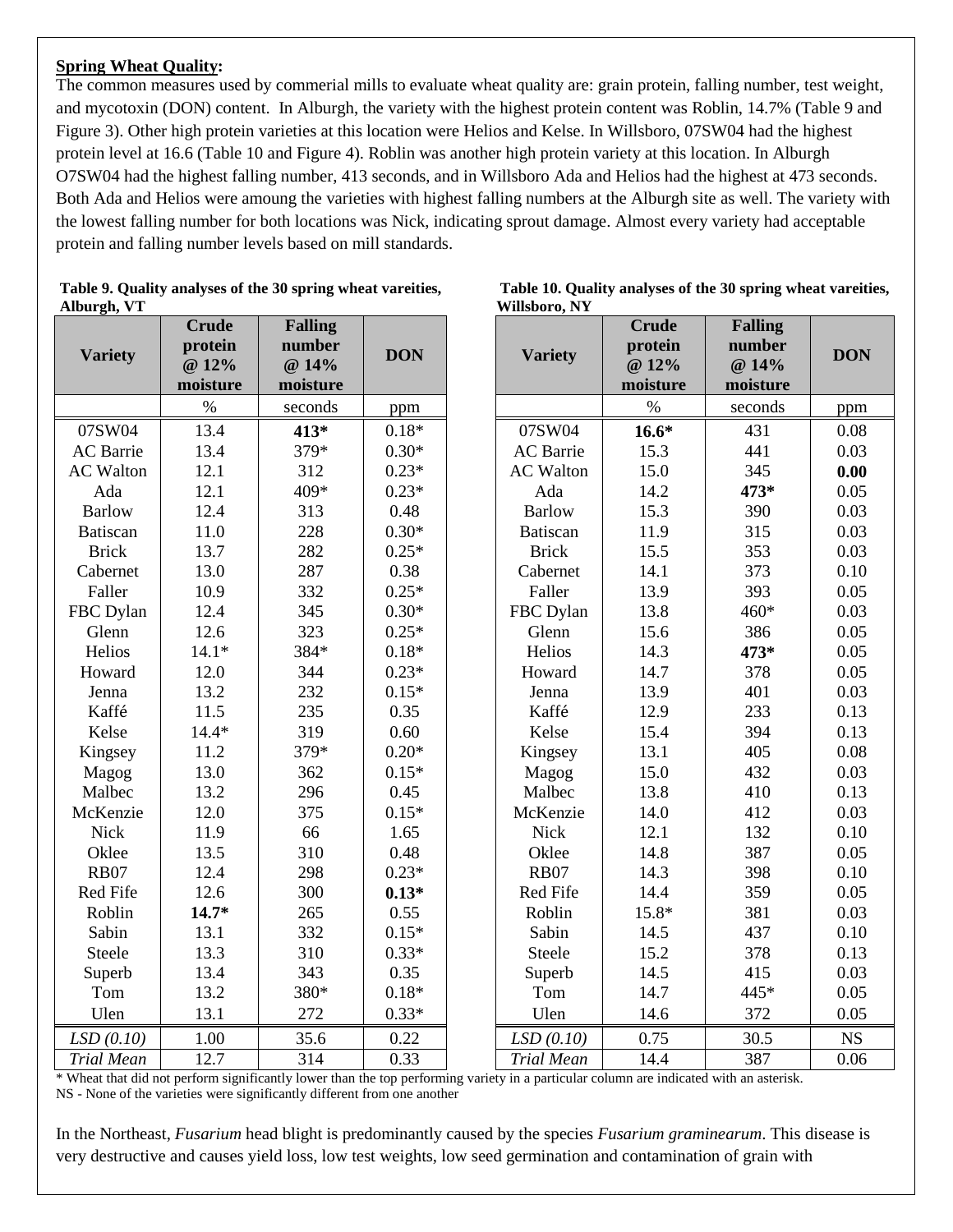mycotoxins. A vomitoxin called deoxynivalenol (DON) is considered the primary mycotoxin associated with FHB. The spores are usually transported by air currents and can infect plants at flowering through grain fill. Eating contaminated grain, >1ppm, poses a health risk to both humans and livestock. Nick at the Alburgh location was the only variety with DON levels above 1ppm, all others from both sites were below the FDA's 1ppm limit. Even though we had a very wet spring, the weather conditions during flowering were warm and dry.



**Figure 3. Crude protein of 30 spring wheat varieties, Alburgh, VT** \*Varieties with the same letter did not differ significantly in protein content.



**Figure 4. Crude protein of 30 spring wheat varieties, Willsboro, NY** \*Varieties with the same letter did not differ significantly in protein content.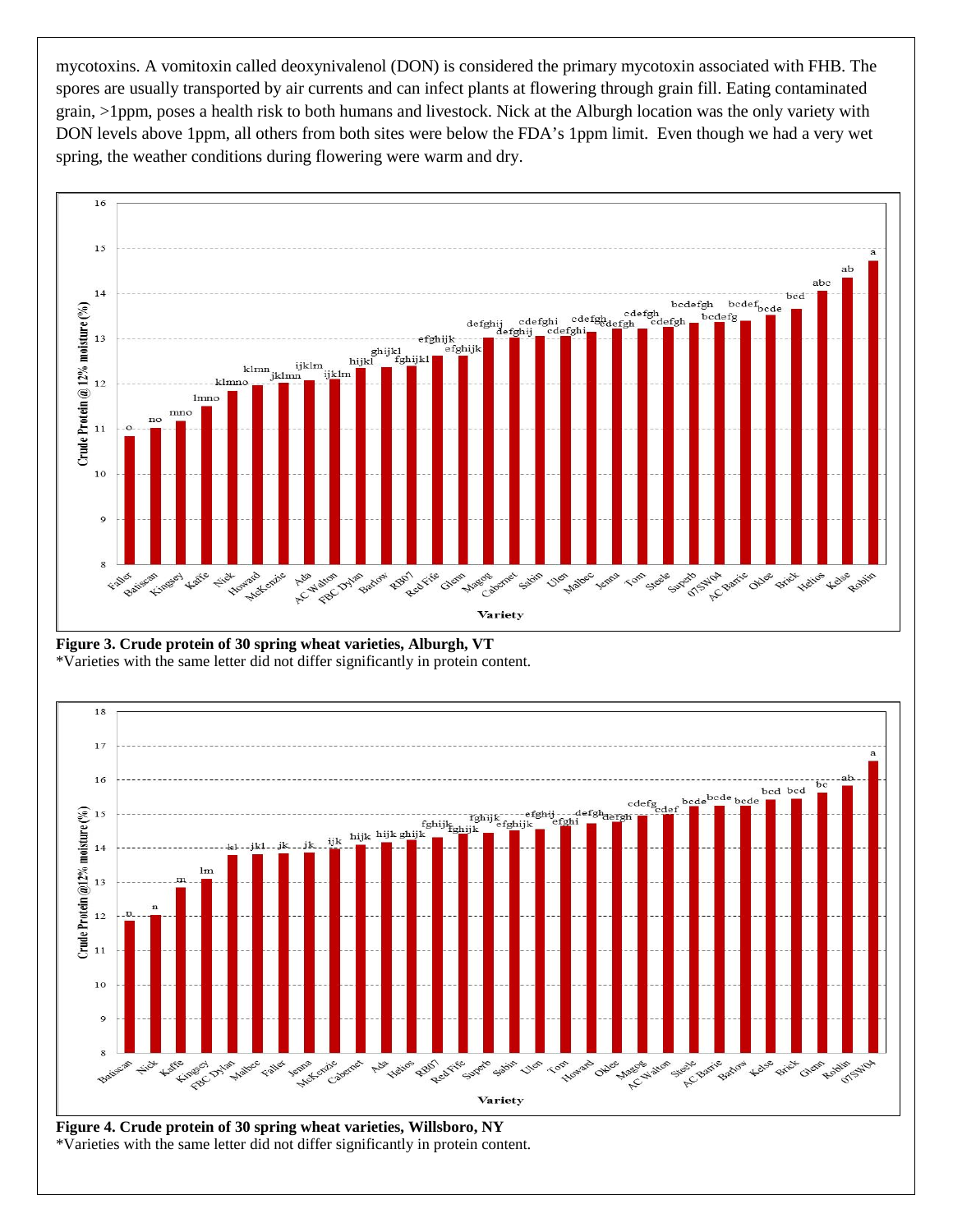### **DISCUSSION**

It is important to remember that the results only represent one year of data. The extreme weather conditions during the 2011 growing season affected both yield and quality in both locations. The heavy rains in the early spring cause delayed planting and soil crusting which delayed plant emergence. This delay allowed the weeds a competitive advantage over the wheat. Even with tineweeding the plots, the high weed pressure at the Alburgh location severely impacted yield. In many cases varieties yielded half as much as compared to the same varieties in Willsboro. It's difficult to make any direct correlations between the two sites since the Alburgh plots were so severely impacted by weeds. While the weeds were not as severe in Willsboro the birds were, several plots were severely damaged by turkeys which decreased yields. The wheat at both locations produced very few tillers, this could be attributed to the soil crusting during plant emergence, soil temperature, lack of nutrients, or other environmental stresses. In general the protein levels were lower than 2010 levels at the Alburgh location possibly do to nitrogen loss from the heavy rains this spring. Interestingly, at the Willsboro site protein levels didn't appear to be as impacted as compared to 2010 results. This could be attributed to the higher level of organic N in the soil from the plow down sod compared to composted poultry manure and topdressed Pro-Gro (5-3-4) applied in Alburgh. It's interesting to note that DON levels were much lower than in 2010. This could be attributed to the later planting date which delayed wheat flowering by a couple of weeks when the environmental conditions were warm and dry. Across both sites, the variety Batsican was top yielding variety but did not rank the highest in quality. Batsican may be best utilized for low protein baking needs or as animal feed. Even though the yields were reduced, there were many varieties that met the high baking quality standards. Varieties such as Helios, Superb, and Jenna were both high yield and quality. It is important, as you make variety choices on your farm, that you evaluate data from test sites that are as similar to your region as possible.

### **ACKNOWLEDGMENTS**

The UVM Extension Crops and Soils Team would like to thank the Borderview Research Farm and the Willsboro Research Farm for their generous help with the trials and acknowledge the USDA OREI grants program for their financial support. We would also like to thank Katie Blair, Chantel Cline, Amber Domina, Savanna Kittell-Mitchell, and Laura Madden for their assistance with data collection and lab analysis. Any reference to commercial products, trade names, or brand names is for information only, and no endorsement or approval is intended.